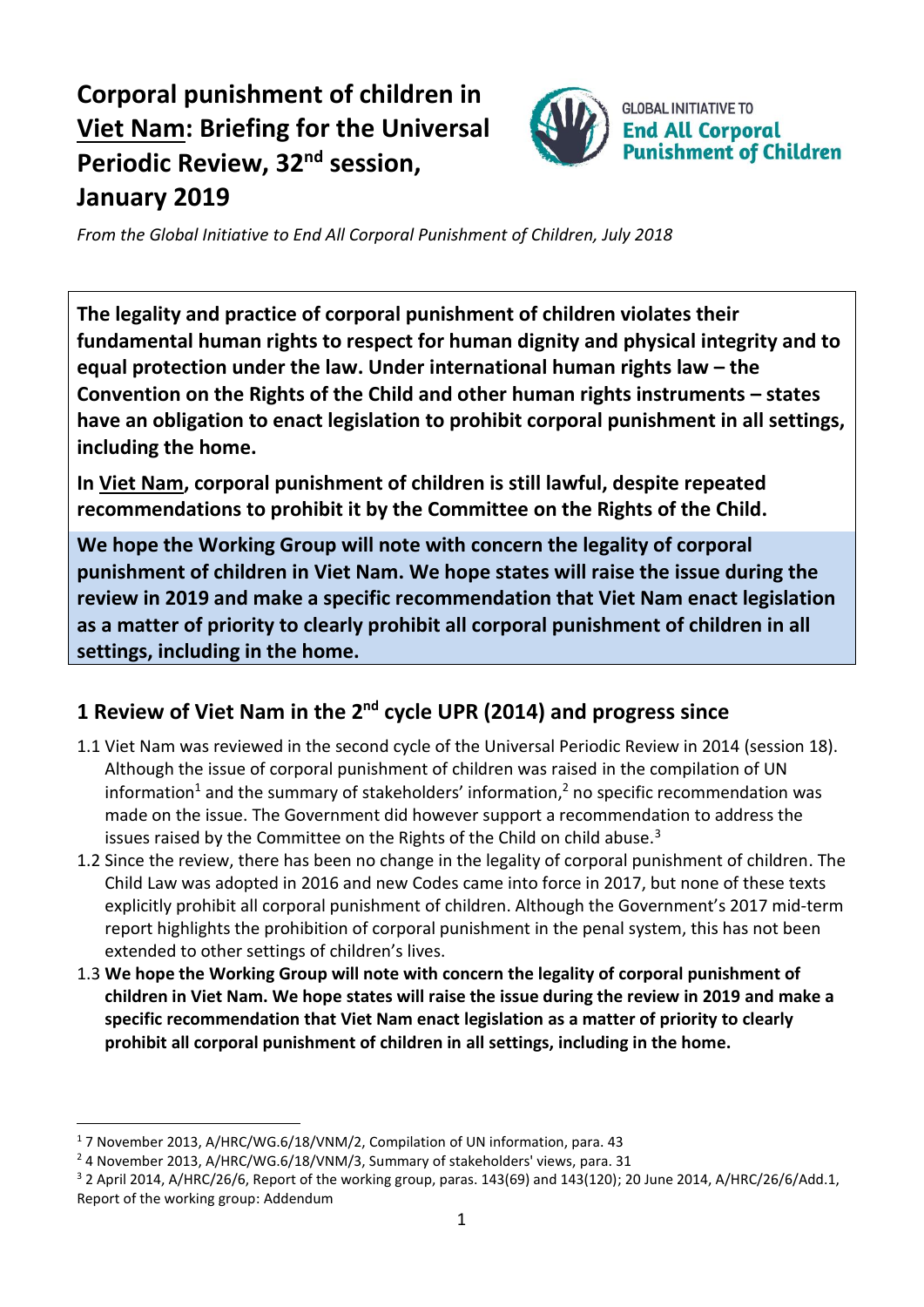## *Summary of current law and reforms needed to achieve prohibition*

Corporal punishment in Viet Nam is prohibited in schools and in the penal system but it is still lawful in the home, and in alternative and day care settings. Legislation should be enacted to explicitly prohibit all corporal punishment in all settings, including in the home.

- 2.1 *Home (lawful):* Corporal punishment is lawful in the home. Provisions against violence and abuse in the Child Law 2016, the Criminal Code 2015, the Law on Marriage and the Family (art. 26), and the Law on Domestic Violence Prevention and Control 2007 are not interpreted as prohibiting all corporal punishment in childrearing.
- 2.2 The Law on Domestic Violence Prevention and Control 2007 defines domestic violence as "purposeful acts of certain family members that cause or may possibly cause physical, mental or economic injuries to other family members" (article 1). It lists acts of domestic violence, including "corporal beating, ill-treating, torturing or other purposeful acts causing injuries to one's health and life" and "insulting or other intended acts meant to offend one's pride, honour and dignity" (article 2). But the law does not clearly prohibit physical punishment intended to "discipline" children. The Criminal Code includes a specific provision against cruel treatment of family members (article 185). The 2015 Civil Code confirms the right of all individuals to "safety of life, health and body" and states that "each individual has the right to life, the inviolable right to life and body, the right to health protection by law" (article 33). But the Codes do not explicitly prohibit all corporal punishment of children.
- 2.3 The Marriage and Family Law 2000 states that parents "have the obligations and rights to love, look after, rear, care for, and protect the legitimate rights and interests of, their children" and that parents must not "discriminatorily treat, ill-treat or persecute their children, or hurt their honour" (article 34). It does not explicitly prohibit all physical punishment in childrearing.
- 2.4 In November 2013, the new Constitution 2013 was adopted. Article 20(1) protects human dignity but does not clearly prohibit all corporal punishment: "Every one shall enjoy inviolability of the person and the legal protection of his or her life, health, honor and dignity; and is protected against torture, harassment and coercion, and any forma of violation of his or her life and health, and offence of honor and dignity." However, the Government has reported that article 20 contains a prohibition of corporal punishment:<sup>4</sup> we are enquiring as to the exact translation and interpretation of the article. Similarly, article 37(1) prohibits violence and abuse against children but it does not explicitly prohibit all forms of corporal punishment (unofficial translation): "Children enjoy protection, care and education by the family, the State and society; and are allowed to participate into children affairs. Infringement, maltreatment, abandonment, abuse, and exploitation of labor and other forms of violating children rights are strictly prohibited."
- 2.5 In reporting to the UN Committee on the Rights of the Child in 2012, the Government stated that corporal punishment is unlawful in the family, school and education centres under the

 $\overline{a}$ <sup>4</sup> 9 January 2018, CCPR/C/VNM/3, Third report, paras. 72, 73 and 74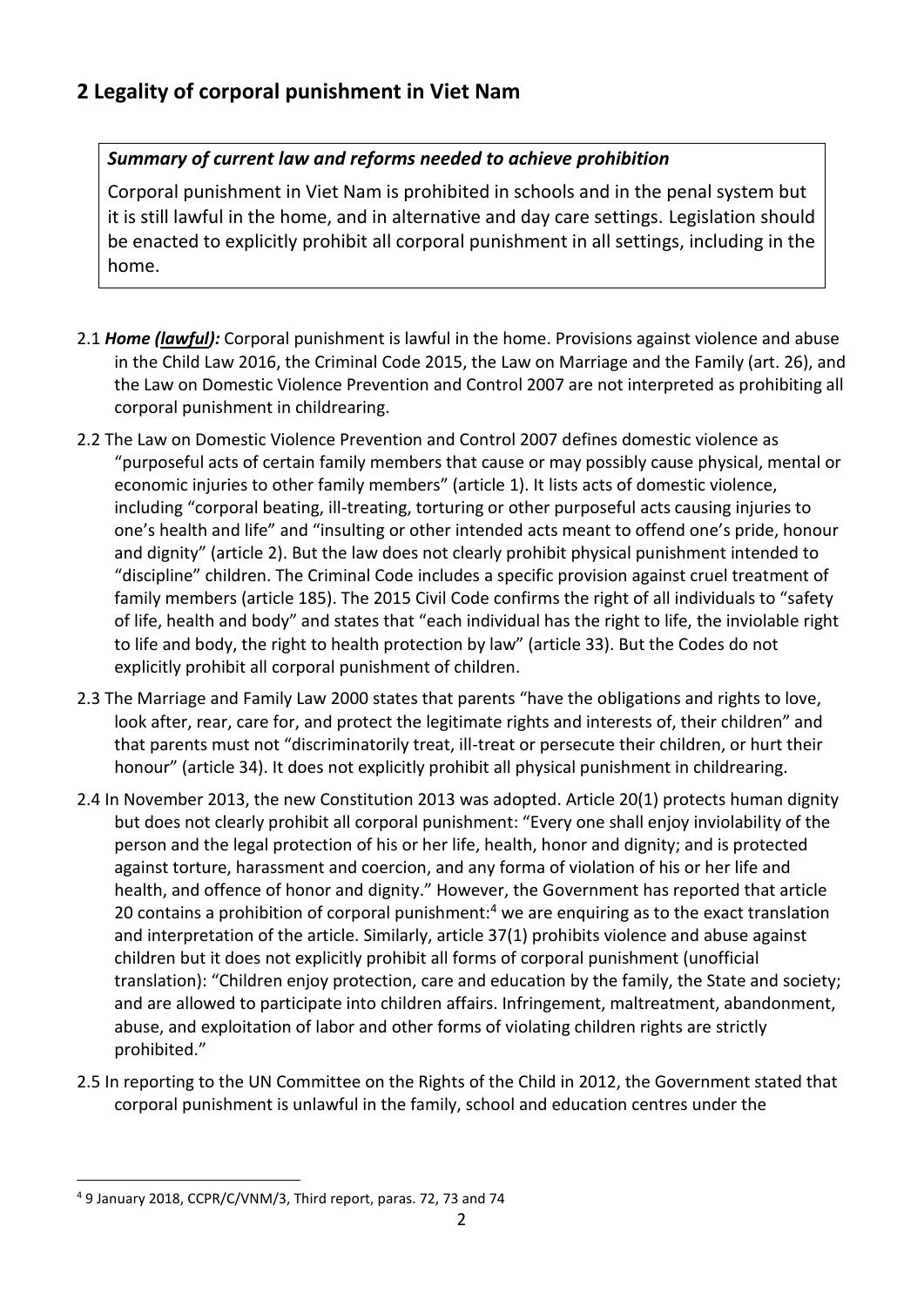Constitution and other laws.<sup>5</sup> However, as noted above there is no explicit prohibition, and the Government also stated its intention to include a provision on corporal punishment in draft amendments to the Law on the Protection. Care and Education of Children.<sup>6</sup>

- 2.6 The Child Law 2016 was voted in April 2016, repealing the Law on Child Protection, Care and Education 2004. The Child Act provides for children's right to be "protected, in any form, from violence" (art. 27, unofficial translation); parents have the responsibility to educate their children in a "comfortable, equal, progressive and happy family" (art. 98, unofficial translation). But the Law does not send a clear message that all corporal punishment, however light, is prohibited. The Law came into effect on 1 June 2017.
- 2.7 *Alternative care settings (lawful):* There is no explicit prohibition of corporal punishment in alternative care settings, where corporal punishment is lawful as for parents.
- 2.8 *Day care (lawful):* There is no explicit prohibition of corporal punishment in early childhood care and in day care for older children.
- 2.9 *Schools (unlawful):* Corporal punishment is unlawful in schools under article 75 of the Education Law 2005, which states that teachers must not "disrespect the honour, dignity of learners, hurt or abuse them physically". There are a number of other legal provisions regarding protection of students' honour and dignity, including Decree No. 163/2003/ND-CP regulating education in commune, ward and town, the Primary Universal Education Law, and Decree 338-HDBT 26/10/1991 on the implementation of the Primary Universal Education Law.
- 2.10 *Penal institutions (unlawful):* Corporal punishment is unlawful as a disciplinary measure in penal institutions under article 30 of the Child Law 2016 which states (unofficial translation): "Children have the right to be protected during proceedings and the taking of actions against administrative violations. (…) In addition, they are protected from torture, extortion of deposition, corporal punishment, defamation of the honor and dignity, acts violating their body, psychological pressure and other violations".
- 2.11 Other applicable laws include the 2015 Code of Criminal Procedure (art. 10), the 2015 Law on Execution of Temporary Custody and Detention (art. 4 and 8), the 2015 Law on Organisation of Criminal Investigation Agencies (art. 14) and Decree No.114/2006/ND-CP on punishment of administrative violations on population and children (art. 21). Ordinance No.33/CP 1997 on residential schools, which accommodate children in conflict with the law, provides for children's honour and dignity but does not explicitly prohibit corporal punishment as a disciplinary measure.
- 2.12 *Sentence for crime (unlawful):* Corporal punishment is unlawful as a sentence for crime. There is no provision for judicial corporal punishment in criminal law.

## **3 Recommendations by human rights treaty bodies**

 $\overline{a}$ 

3.1 *CRC*: The Committee on the Rights of the Child has twice expressed concern at corporal punishment of children in Viet Nam and recommended that it be prohibited in the family and

<sup>5</sup> 24 May 2012, CRC/C/VNM/Q/3-4/Add.1, Written replies to the List of Issues, para. 73; 31 July 2012, CRC/C/SR.1703, Summary record of 1703rd meeting, para. 9

<sup>6</sup> 22 August 2012, CRC/C/VNM/C0/3-4, Concluding observations on third/fourth report, para. 45; 31 July 2012, CRC/C/SR.1703, Summary record of 1703rd meeting, para. 9